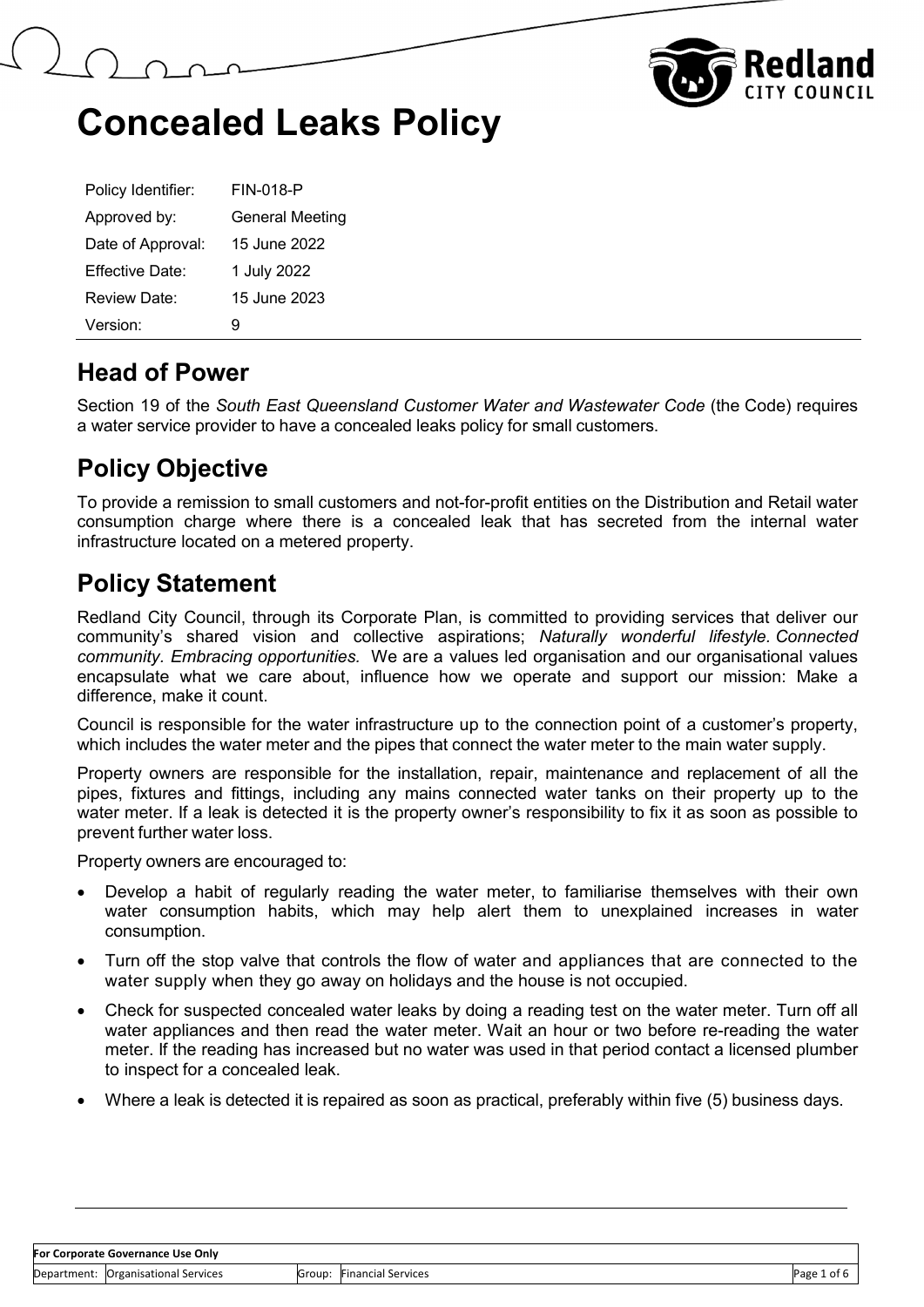



Council is committed to:

- 1. Providing a remission on the Distribution and Retail water consumption charge for a concealed water leak where eligibility requirements are met. Council will not provide a remission on the State Bulk water consumption charge.
- 2. The following eligibility requirements:
	- (a) Application must be made by the owner of the property where the leak occurred, or their authorised nominee, within five (5) months of the leak repair date to qualify for the remission.
	- (b) The leak must be repaired within 30 days of:
		- i) The property owner identifying higher than usual water usage;
		- ii) The date that the property owner ought reasonably have identified higher than usual water usage; or
		- iii) Council notifying the property owner of higher than usual water use. Such notification may take the form of at least one of the following: SMS, email, letter, phone call or card left in the letterbox.
	- (c) During their ownership, the owner of the property has not received a water consumption remission on that property within the last three (3) years due to a concealed water leak.
- 3. Apply a minimum cap on the remission provided. Where the remission is calculated and is less than thirty five (35) dollars no remission will be applied, excluding eligible pensioners where the minimum cap will be twenty five (25) dollars.
- 4. Assessing applications correctly received on the nominated form (Concealed Water Leak application form) where the following information has been provided:
	- (a) An invoice or signed report from a licensed plumber with confirmation the leak was concealed and has been repaired within required plumbing standards.
	- (b) Two (2) water meter readings two (2) weeks apart that show water consumption for the property has returned to normal, with the first reading to be taken as soon as practical after the leak has been repaired. This may be used for calculation purposes.
	- (c) Photographic evidence, if available, in support of applications. Although photos are not mandatory they are desirable and will be used in conjunction with written evidence to support the application process in determining eligibility. Photos of the leak prior and post repair will be accepted and can form part of an application.
- 5. To calculate the remission the following information may be used:
	- (a) The date the leak was repaired.
	- (b) Average daily water use and cost calculated on the first given four (4) quarter period that is not leak effected excluding new owners where the average daily water use is based on readings taken after the leak is repaired.
	- (c) In lieu of a recent quarterly billing reading the first reading taken after the leak is repaired.
	- (d) The adopted Distribution and Retail water consumption charge.
- 6. Calculate the remission based on two  $(2)$  reading periods (generally  $\leq$ =190 days).
- 7. Apply an 80% remission on the Distribution and Retail water consumption charge of the estimated water loss, excluding eligible pensioners and not-for-profit entities who will receive a 100% remission on the Distribution and Retail water consumption charge of the estimated water loss.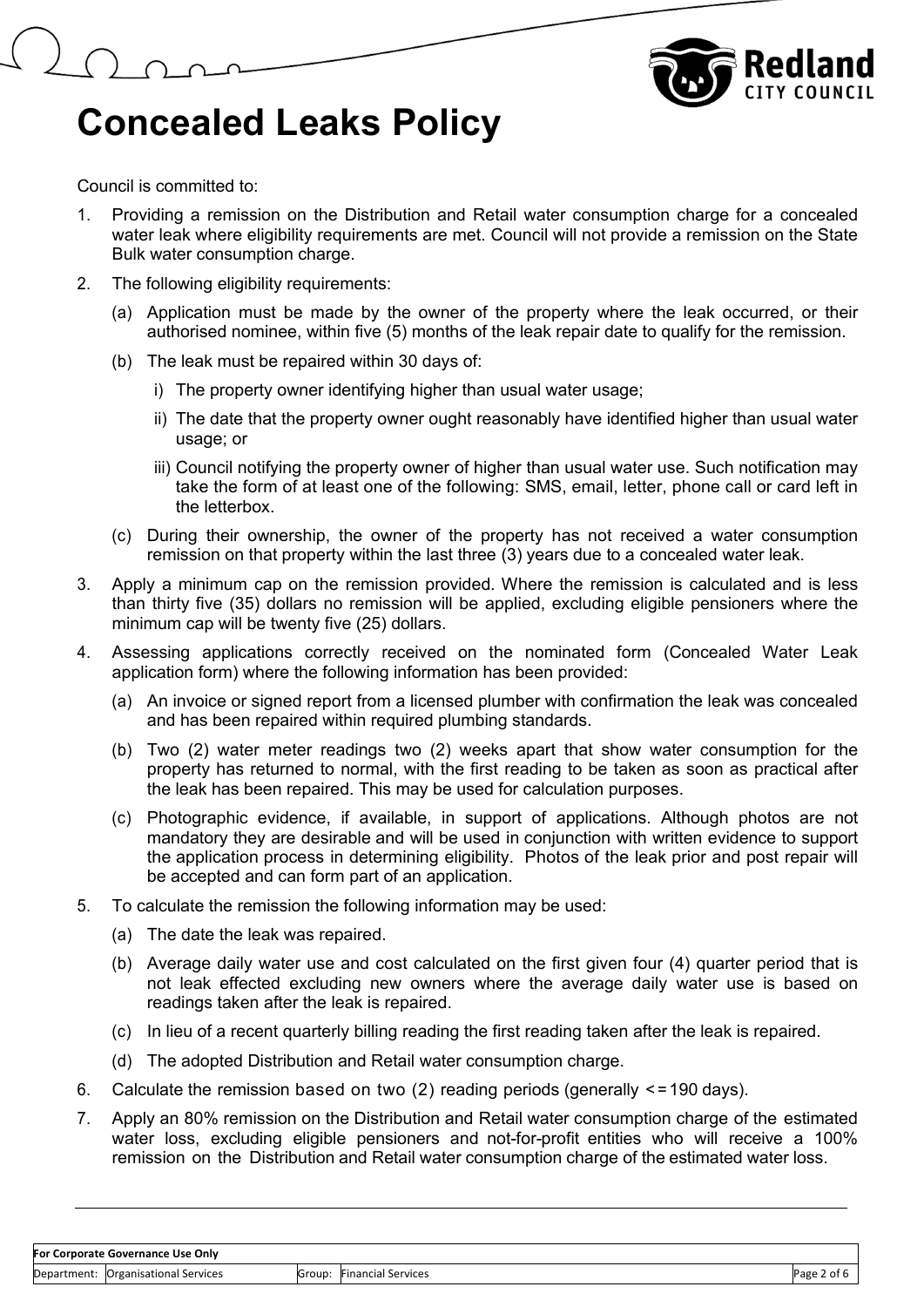

- 8. Apply the remission as a financial adjustment to the customer's property account, which will be shown on the next quarterly rate notice.
- 9. Provide a once only opportunity during the period of ownership to replace a previous leak remission amount where a second major leak occurs within 3 years of the first leak repair date where the calculated water loss for the second leak is greater than the calculated loss for the first leak. This is administered by the customer forgoing the first leak remission amount, which will be replaced by the approved calculated remission amount for the second leak. This does not affect the commencement of the three year period stated in 2(c), which commenced from the date the first leak was repaired.
- 10. Provide an appeal process for applicants with extenuating circumstances to seek a variation to this policy to receive a greater remission than currently afforded under the Policy. The process involves the creation of an Extenuating Circumstances Panel. The Extenuating Circumstances Panel will determine whether extenuating circumstances apply, which may, subject to determination by the Panel, include where:
	- i) Extenuating circumstances may cover why the:
		- repair of the concealed leak did not occur within the 30 day timeframe allowed under paragraph 2(b) of this Policy; or
		- remission is sought in respect of 2 or more reading periods (provided that the 30 day timeframe allowed under paragraph 2(b) of this Policy has been complied with).
	- ii) Application must be made in writing setting out the extenuating circumstances and the extent of the policy variation sought.

The extenuating Circumstances Panel will be comprised of the Chief Financial Officer, General Manager Infrastructure & Operations and Group Manager Corporate Governance, or three other senior officers as determined by the Chief Executive Officer. The Panel will decide whether a case for extenuating circumstances exists and what, if any, variation should be made to this Policy.

- The panel will decide the extent to which the policy will be varied, including the level of remission to be provided. For example, an extenuating circumstances remission application can be approved in full, approved in part or rejected (all with rationale) by the Extenuating Circumstances Panel.
- The decision of the panel will be final and no further appeal process will be available.

#### **Definitions**

| <b>Term</b> | <b>Definition</b>                                                                                                                                                                                                                                                                                                                                                                                                                            |
|-------------|----------------------------------------------------------------------------------------------------------------------------------------------------------------------------------------------------------------------------------------------------------------------------------------------------------------------------------------------------------------------------------------------------------------------------------------------|
| Small       | Defined as either:                                                                                                                                                                                                                                                                                                                                                                                                                           |
| customer    | A residential customer who is connected to a SEQ service provider's water or<br>a)<br>wastewater service and receives a rate notice in their name that includes<br>charges for water and wastewater services; or<br>A non-residential customer who uses no more than 100 kilolitres of drinking<br>b)<br>water and/or reticulated recycled water per annum (based on the last four<br>consecutive quarter water readings not leak affected). |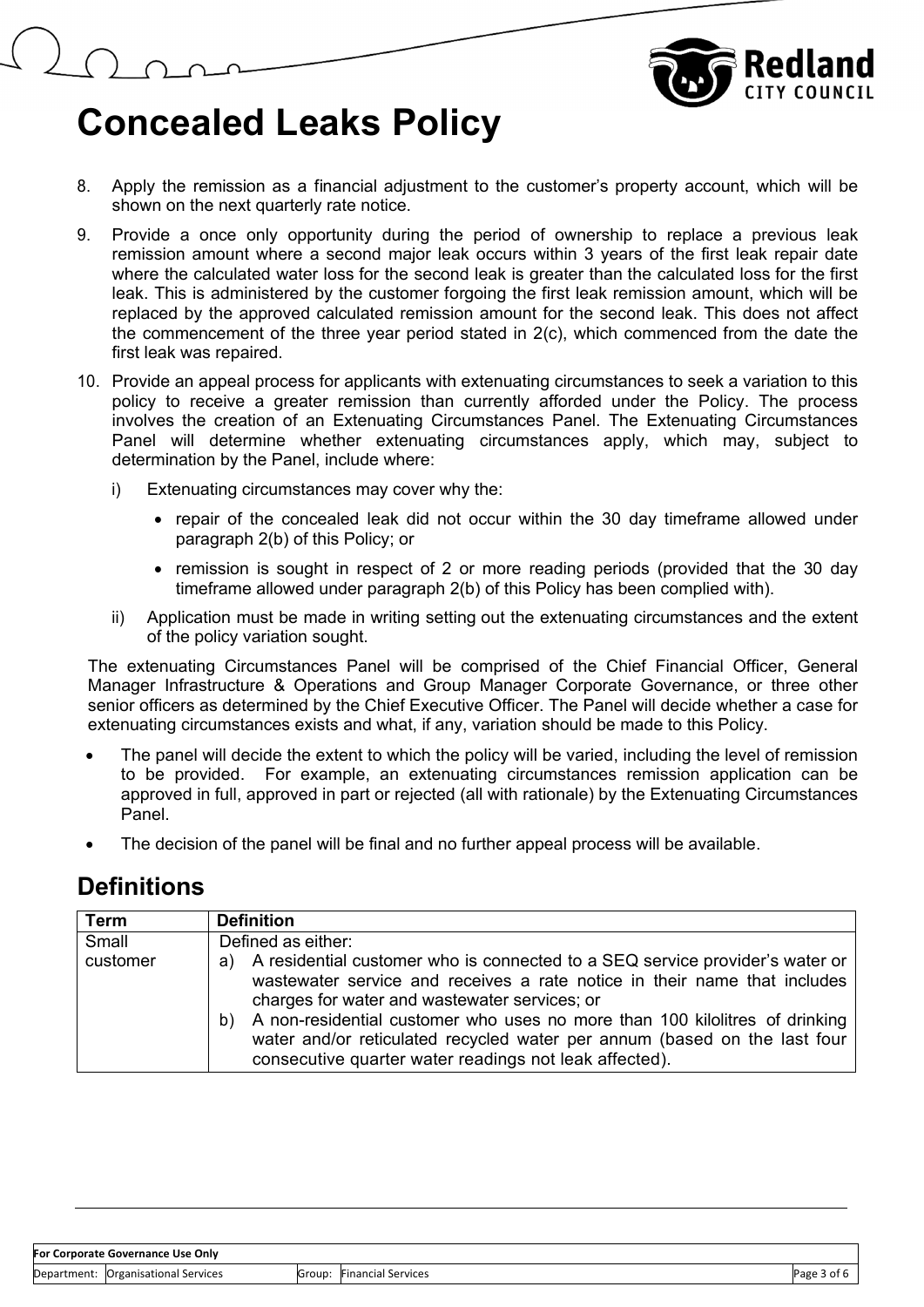

| <b>Term</b>           | <b>Definition</b>                                                                                                      |  |  |  |  |  |  |  |  |  |
|-----------------------|------------------------------------------------------------------------------------------------------------------------|--|--|--|--|--|--|--|--|--|
| Concealed             | Where a loss of water has occurred that is hidden from view, either underground,                                       |  |  |  |  |  |  |  |  |  |
| leak                  | under or within concrete, or underneath a building, where there are no visible signs                                   |  |  |  |  |  |  |  |  |  |
|                       | of dampness or soaking and where the owner or occupant could not be reasonably<br>expected to know of its existence.   |  |  |  |  |  |  |  |  |  |
|                       | <b>Note:</b> It <i>does not</i> include water loss from:                                                               |  |  |  |  |  |  |  |  |  |
|                       | Leaking taps, toilet cisterns or other water appliances.                                                               |  |  |  |  |  |  |  |  |  |
|                       | Leaks in water tanks or faulty tank float valves that are plumbed to the                                               |  |  |  |  |  |  |  |  |  |
|                       | potable water supply.                                                                                                  |  |  |  |  |  |  |  |  |  |
|                       | Property sprinklers or other irrigation systems.                                                                       |  |  |  |  |  |  |  |  |  |
|                       | Leaking or plumbing related faults with hot water systems, which includes                                              |  |  |  |  |  |  |  |  |  |
|                       | solar hot water systems.                                                                                               |  |  |  |  |  |  |  |  |  |
| Not-for-              | Leaks in swimming pools, spas and other water features and fittings.<br>$\bullet$                                      |  |  |  |  |  |  |  |  |  |
| profit                | Not for profit entities:                                                                                               |  |  |  |  |  |  |  |  |  |
| entity                | Are formed for a purpose that does not include the profit or gain of its individual<br>$\bullet$<br>members or owners; |  |  |  |  |  |  |  |  |  |
|                       | Exist for any lawful purpose that provides a public benefit, at large or in a                                          |  |  |  |  |  |  |  |  |  |
|                       | particular locality that improves or promotes community welfare, education, or                                         |  |  |  |  |  |  |  |  |  |
|                       | safety; and                                                                                                            |  |  |  |  |  |  |  |  |  |
|                       | Has voluntary membership only.                                                                                         |  |  |  |  |  |  |  |  |  |
|                       | Examples include:                                                                                                      |  |  |  |  |  |  |  |  |  |
|                       | Charity organisations                                                                                                  |  |  |  |  |  |  |  |  |  |
|                       | Religious organisations<br>$\bullet$                                                                                   |  |  |  |  |  |  |  |  |  |
|                       | Sporting and recreational clubs<br>٠                                                                                   |  |  |  |  |  |  |  |  |  |
|                       | Community service organisations<br>Cultural and social societies                                                       |  |  |  |  |  |  |  |  |  |
|                       |                                                                                                                        |  |  |  |  |  |  |  |  |  |
| Eligible<br>Pensioner | A person in receipt of Council's pensioner rebate as verified by Council's<br>database.                                |  |  |  |  |  |  |  |  |  |
|                       |                                                                                                                        |  |  |  |  |  |  |  |  |  |

## **Associated Documents**

Fact Sheet - Has your water usage increased?

[https://www.redland.qld.gov.au/download/downloads/id/2239/has\\_your\\_water\\_usage\\_increased.pdf](https://www.redland.qld.gov.au/download/downloads/id/2239/has_your_water_usage_increased.pdf)

Concealed water leak application form

[https://www.redland.qld.gov.au/download/downloads/id/1441/concealed\\_leak\\_application\\_form.pdf](https://www.redland.qld.gov.au/download/downloads/id/1441/concealed_leak_application_form.pdf)

Extenuating Circumstances application form

https://www.redland.qld.gov.au/download/downloads/id/4875/crfs018 request for review and decisio n\_under\_corporate\_policy.pdf

## **Document Control**

Changes to this policy can only be approved by Council through a Resolution at a Council Meeting. This policy is reviewed annually.

Approved amended documents must be submitted to the Corporate Meetings and Registers Team to place the document on the Policy, Guidelines and Procedures Register.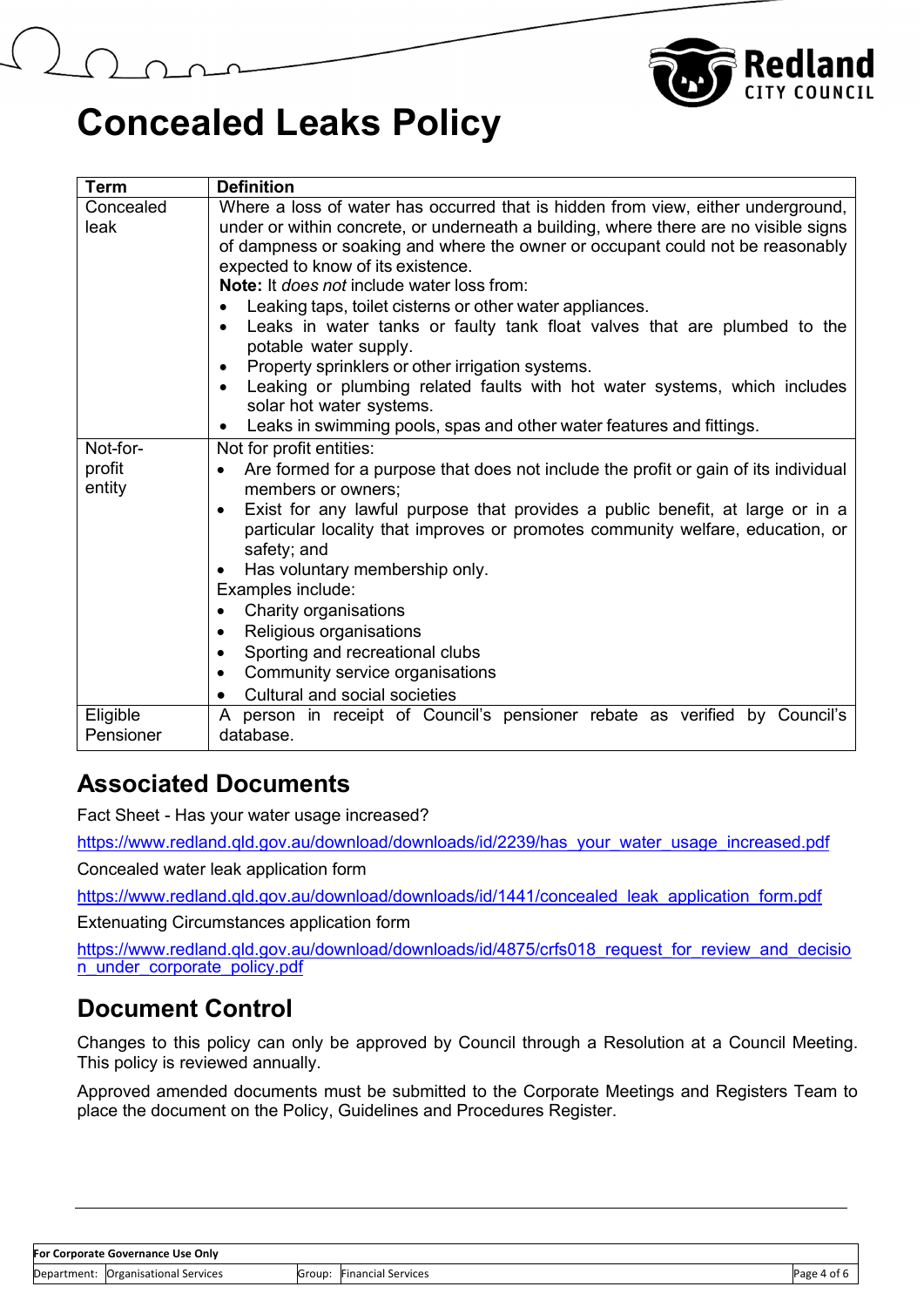



## **Version Information**

Refer to Corporate Meetings and Registers Team for previous versions.

| <b>Version</b> | <b>Date</b>      | <b>Key Changes</b>                                                                                                                               |
|----------------|------------------|--------------------------------------------------------------------------------------------------------------------------------------------------|
| <b>Number</b>  |                  |                                                                                                                                                  |
| 3              | <b>June 2014</b> | The primary change to the policy is it has been reworded to improve readability.<br>Amendments to the policy are:                                |
|                |                  | 1) Name change to the policy to comply with the policy name given in the<br>Code.                                                                |
|                |                  | Change to the Head of Power.<br>2)                                                                                                               |
|                |                  | 3) Inclusion of definitions for a small customer and a small business customer.                                                                  |
|                |                  | 4) Updated definition of a concealed leak including exclusions.                                                                                  |
|                |                  | To comply with the section 9(b) of the Code, inclusion of information to<br>5)<br>assist small customers to physically identify concealed leaks. |
|                |                  | Extension of the time period in which a customer may apply for a concealed<br>6)<br>leak.                                                        |
|                |                  | Clarification of how the average water consumption is calculated.<br>7)                                                                          |
|                |                  | 8) Transparency for the customer to be told if the average water consumption<br>is calculated by another method.                                 |
|                |                  | Removal of reference to the General Manager Redland Water & RedWaste.<br>9)                                                                      |
| 4              | April 2017       | The primary changes to the policy are based on the revised South East                                                                            |
|                |                  | Queensland Customer Water and Wastewater Code.                                                                                                   |
|                |                  | 1) How a remission payment is calculated.                                                                                                        |
|                |                  | 2) Change to the reading period taken into consideration for the calculation                                                                     |
|                |                  | from two periods to one.<br>3) Minimum remission cap to apply.                                                                                   |
|                |                  | 4) Allowance of photographic evidence to be supplied where available.                                                                            |
|                |                  | 5) Change to the application deadline from four months to five.                                                                                  |
| 5              | <b>June 2019</b> | The primary changes to the policy are to create consistency in calculating and                                                                   |
|                |                  | assessing remissions by:                                                                                                                         |
|                |                  | 1) Having a leak repaired as soon as practical.                                                                                                  |
|                |                  | 2) Providing a reading as soon as practical after a repair.                                                                                      |
|                |                  | 3) Calculation on average daily use on four (4) quarters that is not leak<br>affected.                                                           |
|                |                  | 4) New owners average daily use based on readings taken after the repair.                                                                        |
|                |                  | 5) Using the adopted Distribution and Retail water charge.                                                                                       |
|                |                  | 6) Remission period covering two (2) reading periods.<br>Remission shown on the quarterly rate notice.                                           |
| 5              | <b>June 2019</b> | The primary changes to the policy are to create consistency in calculating and                                                                   |
|                |                  | assessing remissions by:                                                                                                                         |
|                |                  | 1) Having a leak repaired as soon as practical.                                                                                                  |
|                |                  | 2) Providing a reading as soon as practical after a repair.                                                                                      |
|                |                  | 3) Calculation on average daily use on four (4) quarters that is not leak<br>affected.                                                           |
|                |                  | 4) New owners average daily use based on readings taken after the repair.                                                                        |
|                |                  | 5) Using the adopted Distribution and Retail water charge.                                                                                       |
|                |                  | 6) Remission period covering two (2) reading periods.                                                                                            |
| 6              | October 2020     | Remission shown on the quarterly rate notice.<br>The primary change to the policy is it has been reworded to improve readability.                |
|                |                  | Amendments to the policy are:                                                                                                                    |
|                |                  | 1) Document Control added to policy.                                                                                                             |
|                |                  | 2) Prior Version Information to CMRT.                                                                                                            |
|                |                  | Associated Documents added.                                                                                                                      |
| $\overline{7}$ | May 2021         | Changes to the policy included:                                                                                                                  |
|                |                  | 1) Making not-for-profit entities eligible for a 100% remission on the RCC                                                                       |
|                |                  | portion of the lost water.                                                                                                                       |

| For Corporate Governance Use Only |                                |                    |                           |      |
|-----------------------------------|--------------------------------|--------------------|---------------------------|------|
| Department:                       | <b>Organisational Services</b> | Group <sup>.</sup> | <b>Financial Services</b> | Page |